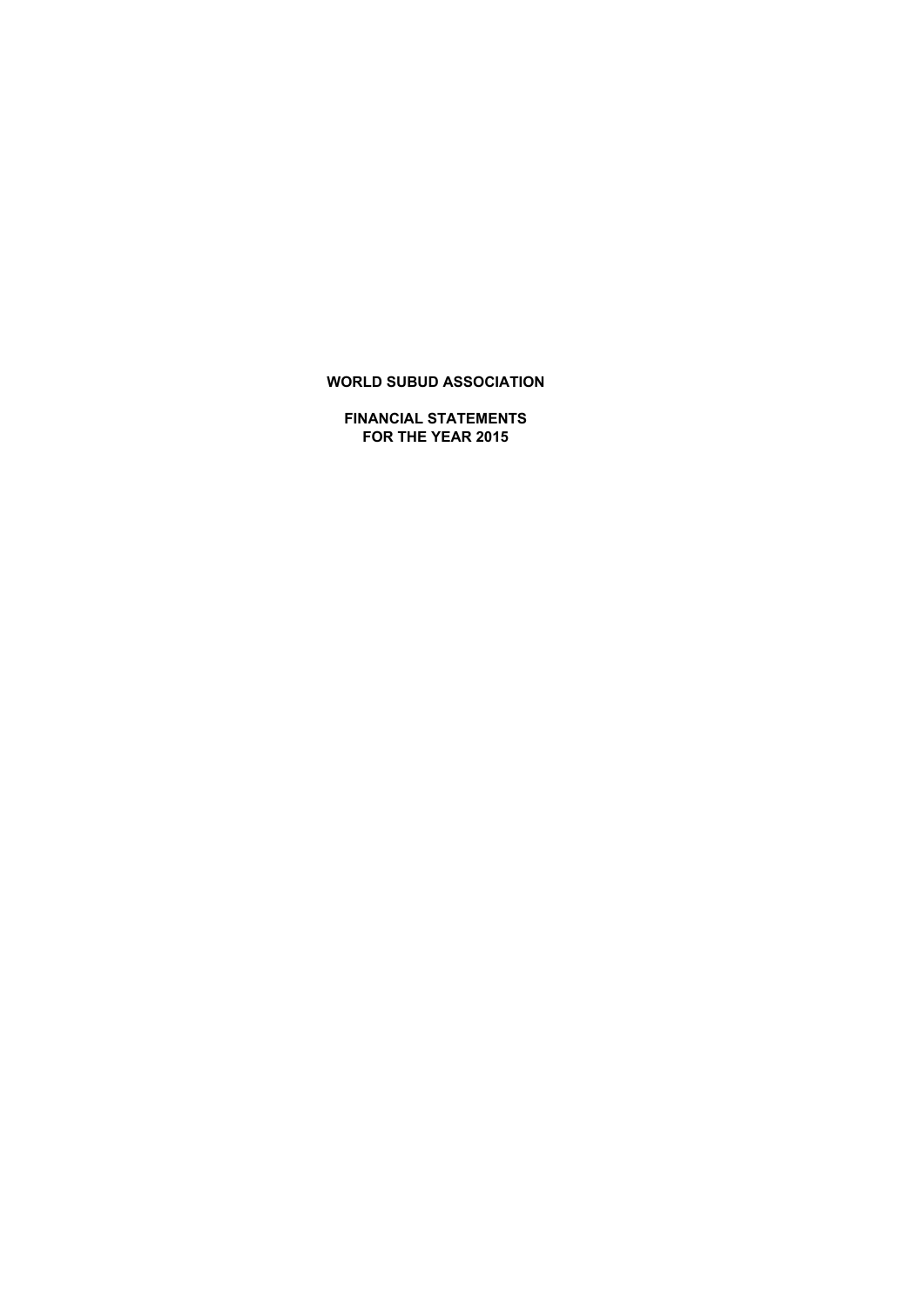# **Financial Statements for the year 2015**

#### **Index Page**

| <b>Officers</b>                                  |         |
|--------------------------------------------------|---------|
| Audit report                                     | 2       |
| <b>Statement of Financial Position</b>           | 3       |
| Statement of Activity for the year 2015          | 4       |
| Statement of Activity for the year 2014          | 5       |
| <b>Statement of Cash Flows</b>                   | 6       |
| Functional Expenses for the year 2015            |         |
| Functional Expenses for the year 2014            | 8       |
| Income for the year 2015                         | 9       |
| Income for the year 2014                         | 10      |
| Changes in restricted donations in the year 2015 | 11      |
| Changes in restricted donations in the year 2014 | 12      |
| Notes to the Financial Statements                | 13 - 15 |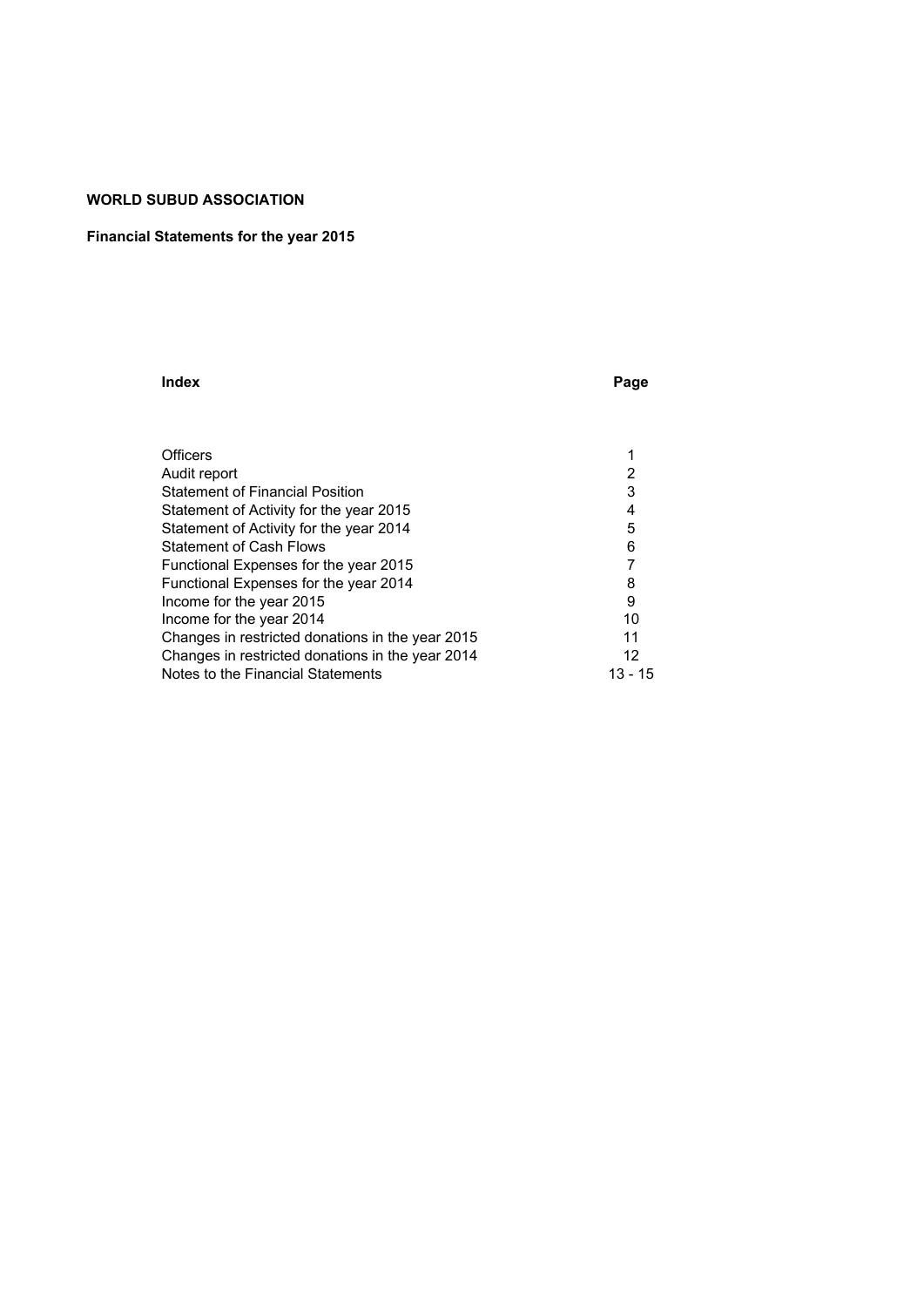# **Financial Statements for the year 2015**

# **DIRECTORS**

Directors during the year were:

| <b>WSA Chair</b>       | Elias Coragem Dumit            |
|------------------------|--------------------------------|
| Zonal Representatives: |                                |
| Zones $1 & 2$          | Suryadi Haryono                |
| Zone 3                 | Andrea Vivit                   |
| Zone 4                 | Farah Czwiertnia               |
| Zone 5                 | Hakeem Naibi                   |
| Zone 6                 | Rida Odon-Francois Liobo Loote |
| Zone 7                 | Fernando Fatah Nieva           |
| Zone 8                 | Paloma Munoz                   |
| Zone 9                 | Uraidah Arratia                |
|                        |                                |

# **OFFICERS**

WSA Deputy Chair **Lucia Boehm** 

# **EXECUTIVE COMMITTEE**

Executive committee officers during the year were: Chief Executive Officer Ismanah Schulze-Vorberg Executive Vice-Chair<br>
Treasurer Milaria Dette Hilaria Dette Administrator and Secretary Salamah Dick Le Claire from February 2015 Silvana Caradoc Evans to January 2015 Accountant Elwyn Waugh

# **REGISTERED OFFICE**

4101 Legation St. NW Washington D.C. 20015 USA

# **EXECUTIVE OFFICE**

Rennenbergstrasse 3 53639 Koenigswinter Germany

# **AUDITORS**

Thomas Westcott Chartered Accountants and Registered Auditors 26-28 Southernhay East Exeter, Devon, EX1 1NS United Kingdom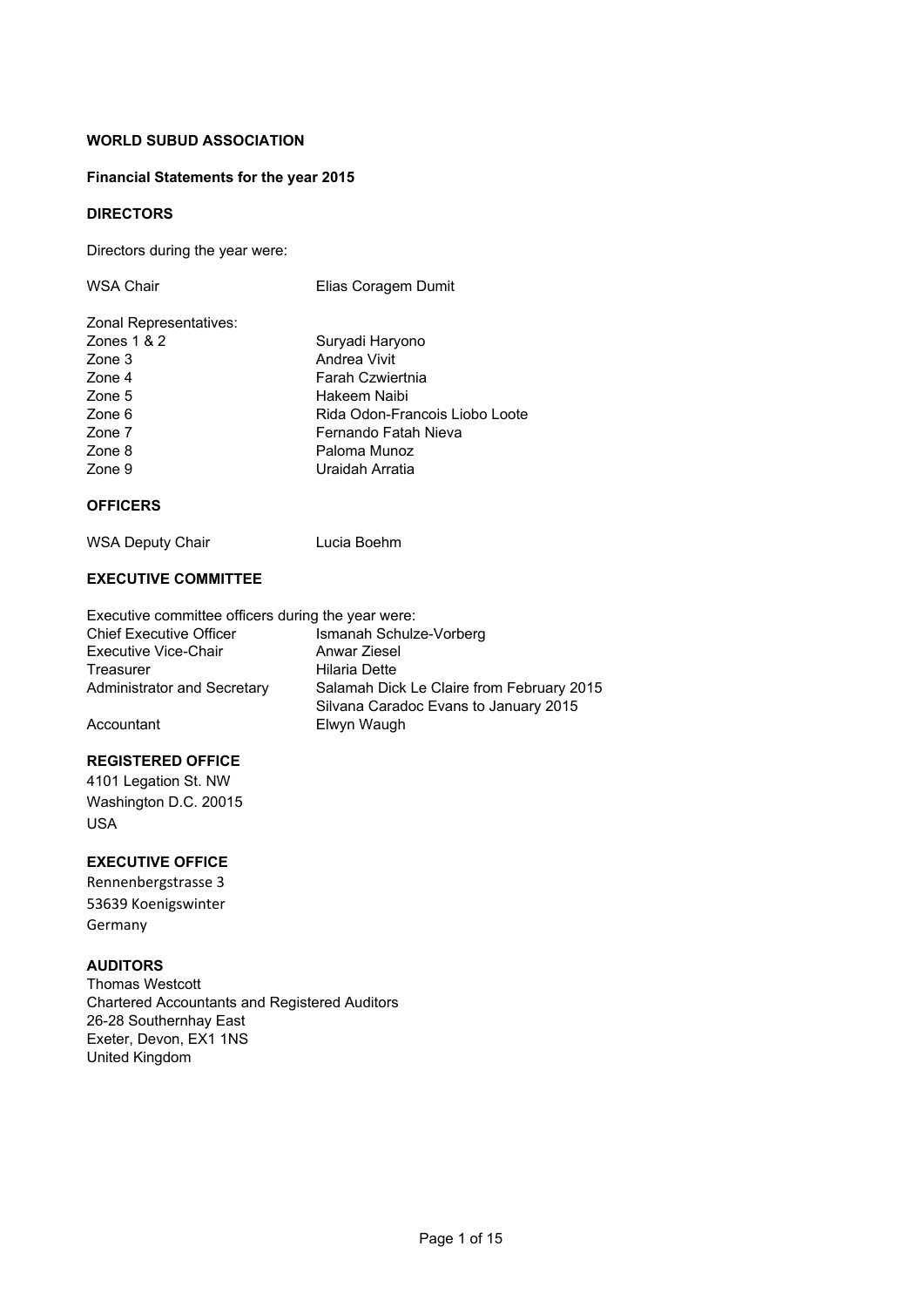# **Independent Auditor's report to the management board of the World Subud Association**

We have audited the financial statements of World Subud Association for the year ended 31 December 2015 which comprise the Statement of Financial Position, Statements of Activity, Statement of Cash Flows and the related notes. The financial reporting framework that has been applied in their preparation is applicable law and International Financial Reportings Standards (IFRS) as adopted by the European Union.

Our audit work has been undertaken so that we might state to the management board those matters we are required to state to them in an auditor's report and for no other purpose. To the fullest extent permitted by law, we do not accept or assume responsibility to anyone other than the management board as a body, for our audit work, for this report, or for the opinions we have formed.

# **Respective responsibilities of management and auditors**

Management are responsible for the preparation of the financial statements and for being satisfied that they give a true and fair view. Our responsibility is to audit and express an opinion on the financial statements in accordance with applicable law and International Standards on Auditing (UK and Ireland). Those standards require us to comply with the Auditing Practices Board's (APB's) Ethical Standards for Auditors.

# **Scope of the audit of the financial statements**

An audit involves obtaining evidence about the amounts and disclosures in the financial statements sufficient to give reasonable assurance that the financial statements are free from material misstatement, whether caused by fraud or error. This includes an assessment of whether the accounting policies are appropriate to the entities circumstances and have been consistently applied and adequately disclosed; the reasonableness of significant accounting estimates made by the management; and the overall presentation of the financial statements.

### **Opinion on financial statements**

### In our opinion the financial statements:

give a true and fair view of the state of the affairs of World Subud Association as at 31 December 2015 and of its results for the year then ended; and have been properly prepared in accordance with International Financial Reporting Standards (IFRS) as adopted by the European Union.

> Thomas Westcott Chartered Accountants and Registered Auditors 26 - 28 Southerhay East Exeter, Devon EX1 1NS United Kingdom

> > 30 June 2016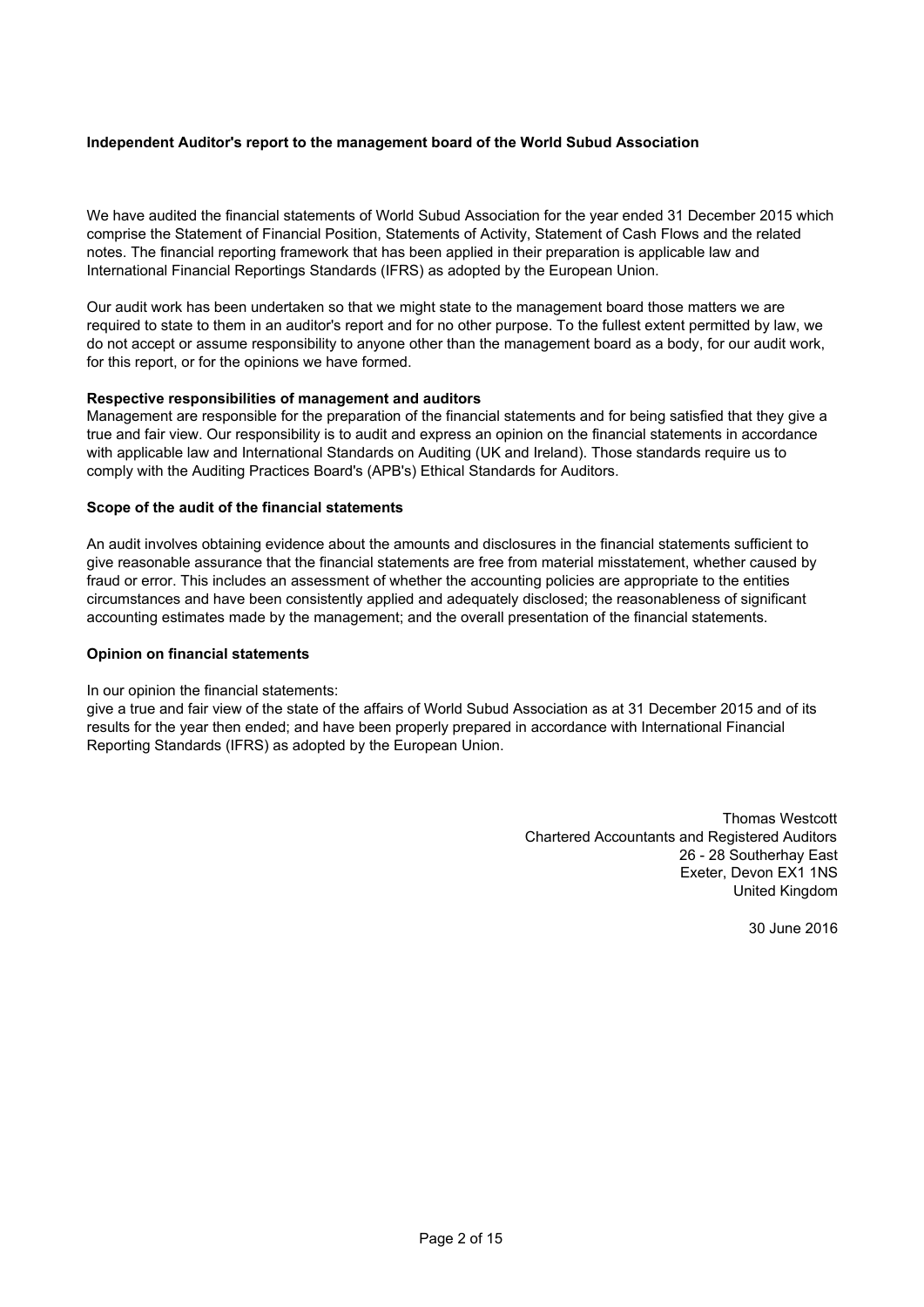# **Statement of Financial Position**

**as of December 31, 2015 and 2014** (in US dollars)

|                                                    |               | 2015    |             | 2014    |
|----------------------------------------------------|---------------|---------|-------------|---------|
| <b>ASSETS</b><br>Banks/Cash                        | \$            | 348,817 | \$          | 445,274 |
| Accounts receivables and prepayments               | \$            | 117,737 | \$          | 14,814  |
| <b>Total Assets</b>                                | \$            | 466,554 | \$          | 460,088 |
|                                                    |               |         |             |         |
| <b>LIABILITIES &amp; NET ASSETS</b><br>Liabilities |               |         |             |         |
| Expense vouchers and income received in advance    | \$            | 38,742  | \$          | 64,745  |
| <b>Total liabilities</b>                           | \$            | 38,742  | \$          | 64,745  |
| <b>Net Assets</b>                                  |               |         |             |         |
| Unrestricted/Undesignated                          | \$            | 156,965 | \$          | 214,626 |
| Board designated - World Congress Fund             | \$            | 155,582 | \$          | 155,582 |
| Subud Emergency Fund                               | \$            | 15,672  | \$          | 15,672  |
| <b>Temporarily Donor Restricted</b>                | $\frac{3}{3}$ | 99,593  | $rac{6}{3}$ | 9,463   |
| <b>Total Net Assets</b>                            |               | 427,812 |             | 395,343 |
| <b>Total Liabilities and Net Assets</b>            | S             | 466,554 |             | 460,088 |

Signed on behalf of the Board of Directors

Elias Dumit WSA Chair

These Financial Statements were approved by the Board of Directors on 27 June 2016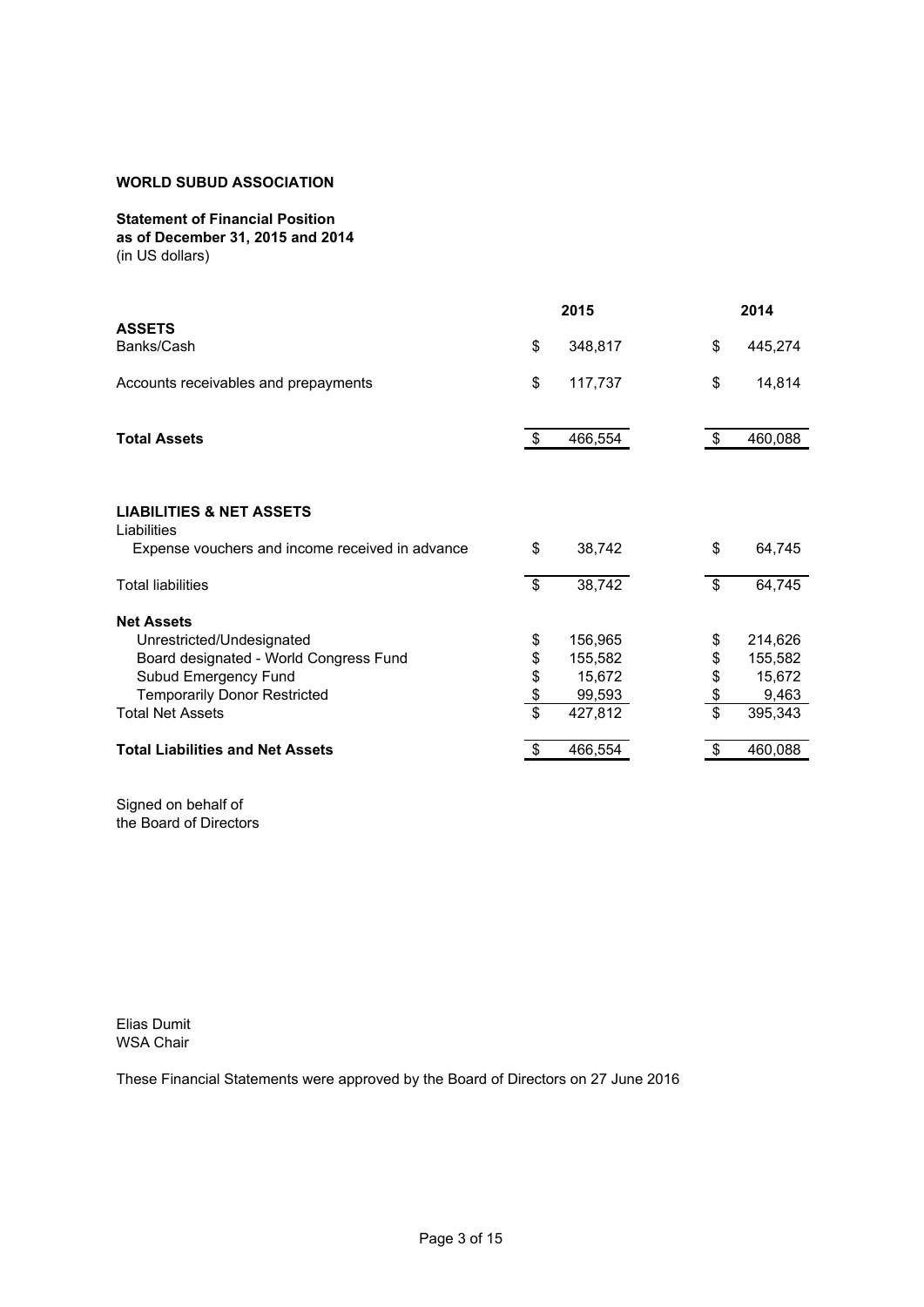# **Statement of Activity for the year 2015**

|                                              |                           | <b>Unrestricted</b> |                         | <b>Designated</b> |                 | <b>Restricted</b> |                         | <b>Total</b> |  |  |
|----------------------------------------------|---------------------------|---------------------|-------------------------|-------------------|-----------------|-------------------|-------------------------|--------------|--|--|
| <b>Income</b>                                |                           |                     |                         |                   |                 |                   |                         |              |  |  |
| Member contributions                         | \$                        | 154,036             | \$                      |                   | \$              | 20,248            | \$                      | 174,284      |  |  |
| Enterprise donations                         | \$                        | 100,000             | \$                      |                   | \$              |                   | \$                      | 100,000      |  |  |
| Grants received                              | \$                        | 3,000               | \$                      |                   | \$              | 191,689           | \$                      | 194,689      |  |  |
| Individual donations                         | \$                        | 42,538              | \$                      |                   | \$              | 5,867             | \$                      | 48,405       |  |  |
| Other income                                 | \$                        | 3                   | \$                      |                   | \$              |                   | \$                      | 3            |  |  |
| <b>Total income</b>                          | \$                        | 299,577             | \$                      |                   | \$              | 217,804           | \$                      | 517,381      |  |  |
| <b>Net Assets released from restrictions</b> | $\boldsymbol{\mathsf{S}}$ | 127,674             | \$                      |                   | \$              | $(127, 674)$ \$   |                         |              |  |  |
| <b>Total</b>                                 | \$                        | 427,251             | \$                      |                   | \$              | 90,130            | \$                      | 517,381      |  |  |
| <b>Expenses</b><br><b>Programs</b>           |                           |                     |                         |                   |                 |                   |                         |              |  |  |
| Kejiwaan                                     | \$                        | 130,396             | \$                      |                   | \$              |                   | \$                      | 130,396      |  |  |
| Media Unit                                   | \$                        | 100,780             | \$                      |                   | \$              |                   | \$                      | 100,780      |  |  |
| Human Activity programs                      | $\frac{1}{2}$             | 56,777              | \$                      |                   | \$              |                   | \$                      | 56,777       |  |  |
| Total program expenses                       | $\overline{\mathbf{s}}$   | 287,953             | - \$                    |                   | $\overline{\$}$ |                   | $\overline{\mathbf{s}}$ | 287,953      |  |  |
| <b>Supporting Services</b>                   |                           |                     |                         |                   |                 |                   |                         |              |  |  |
| WSA Chair, Zone Reps, WSC                    | \$                        | 84,192              | \$                      |                   | \$              |                   | \$                      | 84,192       |  |  |
| <b>WSA Executive</b>                         | \$                        | 105,120             | \$                      |                   | \$              |                   | \$                      | 105,120      |  |  |
| Audit                                        | \$                        | 4,500               | \$                      |                   | \$              |                   | \$                      | 4,500        |  |  |
|                                              | \$                        |                     | \$                      |                   | \$              |                   | \$                      |              |  |  |
| <b>Total Supporting Services</b>             | $\overline{\$}$           | 193,812             | $\overline{\mathbf{s}}$ |                   | $\overline{\$}$ | $\overline{a}$    | $\overline{\$}$         | 193,812      |  |  |
| <b>Total Functional Expenses</b>             | \$                        | 481,765             | \$                      |                   | \$              |                   | \$                      | 481,765      |  |  |
| <b>Currency loss</b>                         | \$                        | 3,147               | \$                      |                   | \$              |                   | \$                      | 3,147        |  |  |
| <b>Total Expenses</b>                        | \$                        | 484,912             | - \$                    |                   | \$              |                   | \$                      | 484,912      |  |  |
| <b>Change in Net Assets</b>                  | \$                        | $(57,661)$ \$       |                         |                   | \$              | 90,130            | \$                      | 32,469       |  |  |
| Net Assets beginning of period               | \$                        | 214,626             | \$                      | 155,582           | \$              | 25,135            | \$                      | 395,343      |  |  |
| Net Assets end of period                     | \$                        | 156,965             | \$                      | 155,582           | \$              | 115,265           | \$                      | 427,812      |  |  |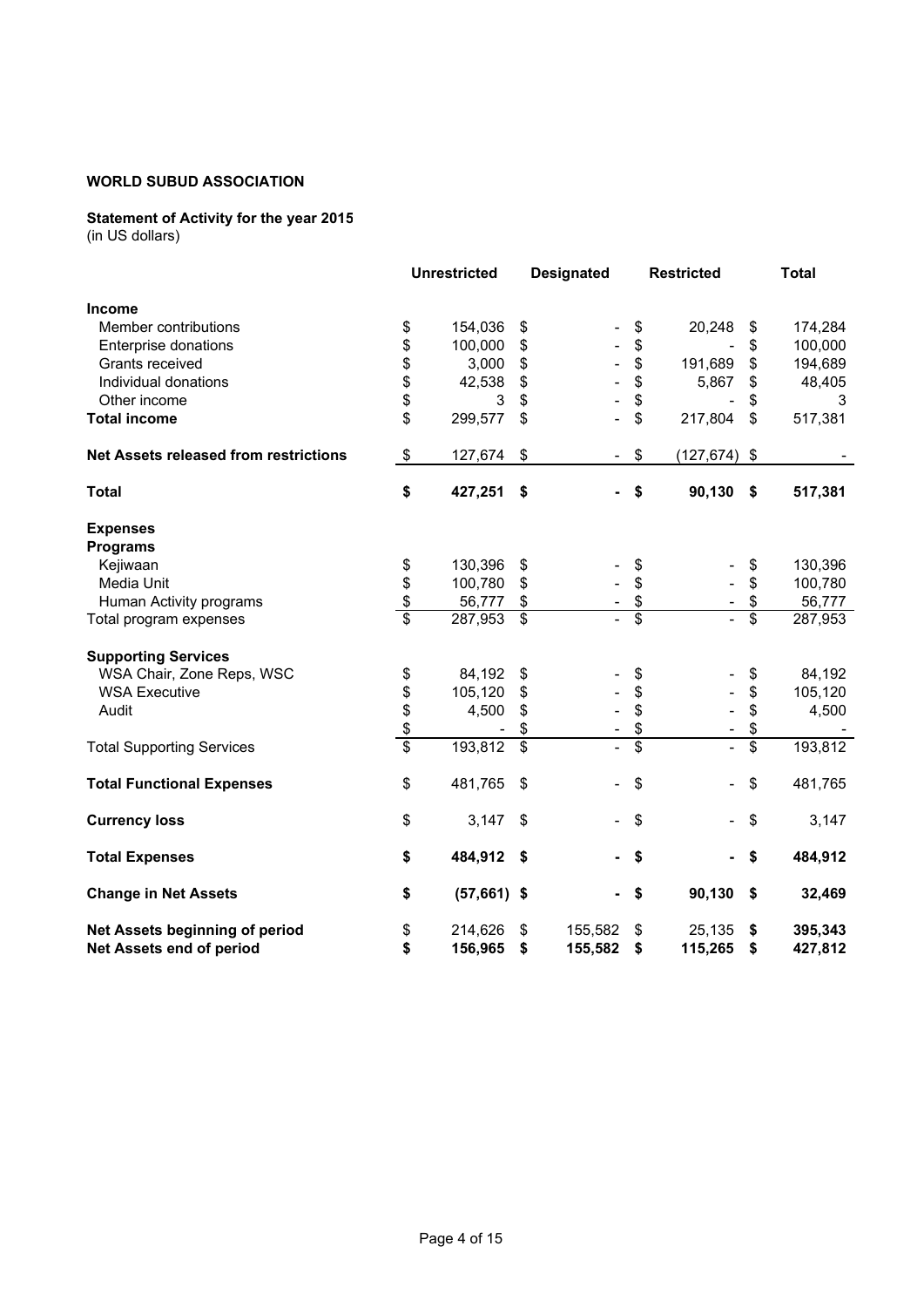# **Statement of Activity for the year 2014**

|                                              |                 | <b>Unrestricted</b> |                          | <b>Designated</b> |                          | <b>Restricted</b>        |                          | <b>Total</b> |
|----------------------------------------------|-----------------|---------------------|--------------------------|-------------------|--------------------------|--------------------------|--------------------------|--------------|
| <b>Income</b>                                |                 |                     |                          |                   |                          |                          |                          |              |
| Member contributions                         | \$              | 161,162             | \$                       |                   | \$                       |                          | \$                       | 161,162      |
| Enterprise donations                         | \$              | 100,000             | \$                       |                   | \$                       |                          | \$                       | 100,000      |
| Grants received                              | \$              | 2,032               | \$                       |                   | \$                       | 32,475                   | \$                       | 34,507       |
| Individual donations                         | \$              | 66,485              | \$                       | 36,850            | \$                       | 81,620                   | \$                       | 184,955      |
| Other income                                 | \$              | 3                   | \$                       | 500,515           | \$                       |                          | \$                       | 500,518      |
| <b>Total income</b>                          | $\overline{\$}$ | 329,682             | $\overline{\mathcal{S}}$ | 537,365           | \$                       | 114,095                  | $\overline{\mathcal{S}}$ | 981,142      |
| <b>Net Assets released from restrictions</b> | \$              | 132,624             | \$                       | $\sim$            | \$                       | $(132, 624)$ \$          |                          |              |
| <b>Total</b>                                 | \$              | 462,306             | \$                       | 537,365           | -\$                      | $(18,529)$ \$            |                          | 981,142      |
| <b>Expenses</b>                              |                 |                     |                          |                   |                          |                          |                          |              |
| <b>Programs</b>                              |                 |                     |                          |                   |                          |                          |                          |              |
| Kejiwaan                                     | \$              | 77,929              | \$                       |                   | \$                       |                          | \$                       | 77,929       |
| Media Unit                                   | \$              | 78,101              | \$                       |                   | \$                       |                          | \$                       | 78,101       |
| Human Activity programs                      | \$              | 167,606             | \$                       |                   | \$                       |                          | \$                       | 167,606      |
| Total program expenses                       | $\overline{\$}$ | 323,636             | $\mathbb{S}$             |                   | $\overline{\mathcal{S}}$ |                          | \$                       | 323,636      |
| <b>Supporting Services</b>                   |                 |                     |                          |                   |                          |                          |                          |              |
| WSA Chair, Zone Reps, WSC                    | \$              | 25,634              | \$                       |                   | \$                       |                          | \$                       | 25,634       |
| <b>WSA Executive</b>                         | \$              | 91,271              | \$                       |                   | \$                       |                          | \$                       | 91,271       |
| Audit                                        | \$              | 4,500               | \$                       |                   | \$                       |                          | \$                       | 4,500        |
| World Congress accommodation                 | \$              | 11,305              | \$                       |                   | \$                       |                          | \$                       | 11,305       |
| <b>World Congress</b>                        | \$              |                     | \$                       | 561,060           | \$                       |                          | \$                       | 561,060      |
| <b>Total Supporting Services</b>             | \$              | 132,710             | $\overline{\mathcal{S}}$ | 561,060           | $\overline{\mathbf{s}}$  | $\overline{a}$           | $\overline{\mathbb{S}}$  | 693,770      |
| <b>Total Functional Expenses</b>             | \$              | 456,346             | \$                       | 561,060           | \$                       |                          | \$                       | 1,017,406    |
| <b>Currency loss</b>                         | \$              | 6,100               | \$                       |                   | \$                       | $\overline{\phantom{0}}$ | \$                       | 6,100        |
| <b>Total Expenses</b>                        | \$              | 462,446             | \$                       | 561,060           | \$                       | $\blacksquare$           | \$                       | 1,023,506    |
| <b>Change in Net Assets</b>                  | \$              | $(140)$ \$          |                          | $(23, 695)$ \$    |                          | $(18,529)$ \$            |                          | (42, 364)    |
| Net Assets beginning of period               | \$              | 214,766             | \$                       | 179,277           | \$                       | 43,664                   | \$                       | 437,707      |
| Net Assets end of period                     | \$              | 214,626             | \$                       | 155,582           | \$                       | 25,135                   | \$                       | 395,343      |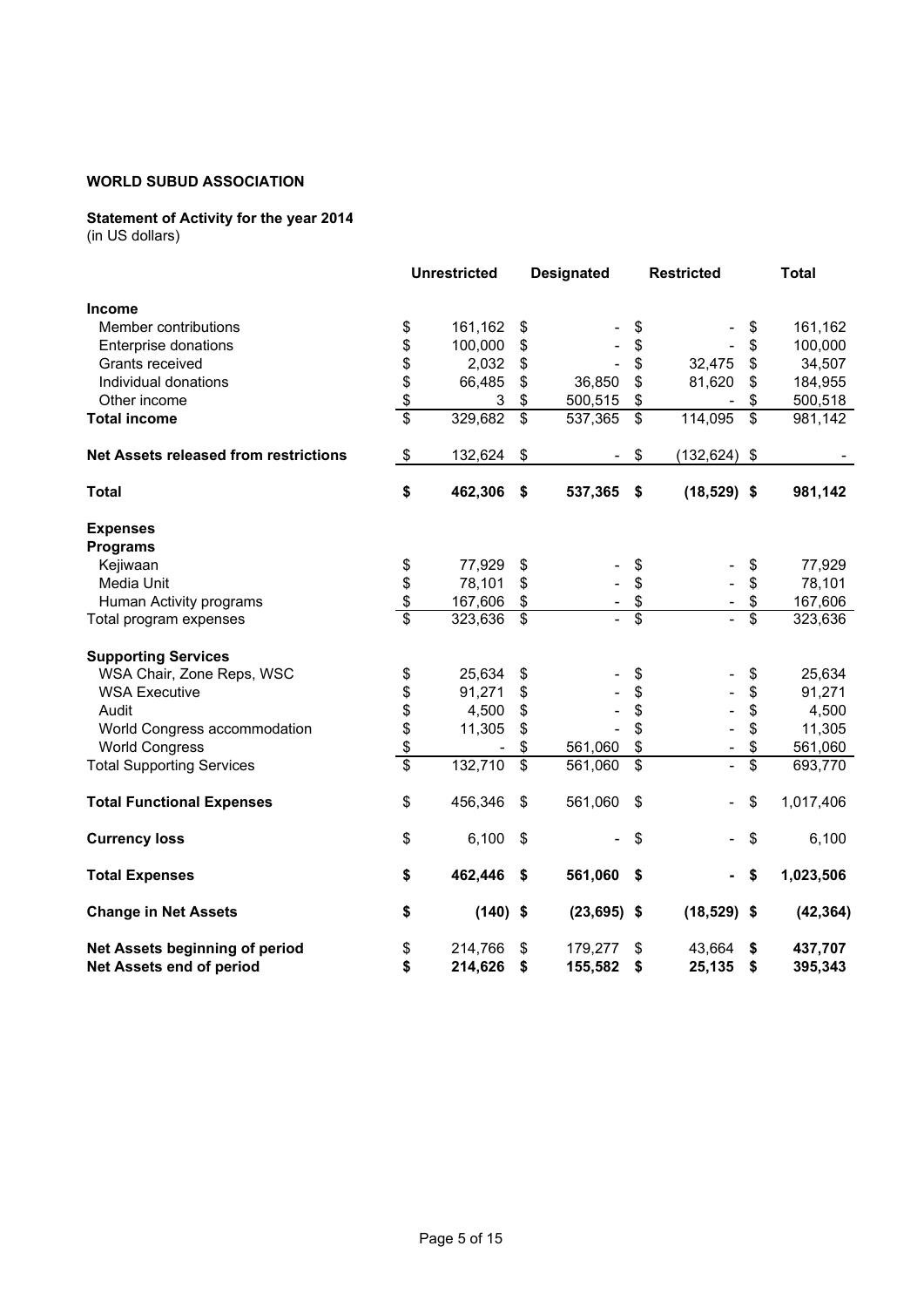# **Statement of Cash Flows for the year 2015**

|                                                                                                | 2015            | 2014            |
|------------------------------------------------------------------------------------------------|-----------------|-----------------|
| Cash flows from operating activities                                                           |                 |                 |
| (Decrease)/Increase in Total Net Assets                                                        | \$<br>32,469    | \$<br>(42, 364) |
| Adjustments to reconcile net surplus (deficit) to<br>net cash provided by operating activities |                 |                 |
| (Increase)/Decrease in accounts receivable                                                     |                 |                 |
| and prepayments                                                                                | \$(102, 923)    | 153,456<br>S    |
| Increase/(Decrease) accounts payable                                                           | \$<br>(26,003)  | \$<br>(51,032)  |
| Net cash used in operating activities                                                          | \$<br>(96, 457) | \$<br>60,060    |
|                                                                                                |                 |                 |
| Cash at beginning of period                                                                    | \$<br>445.274   | 385,214<br>S    |
| Cash at end of period                                                                          | \$<br>348,817   | S<br>445,274    |
| Net cash (Decrease)/Increase for the period                                                    | (96.457         | S<br>60.060     |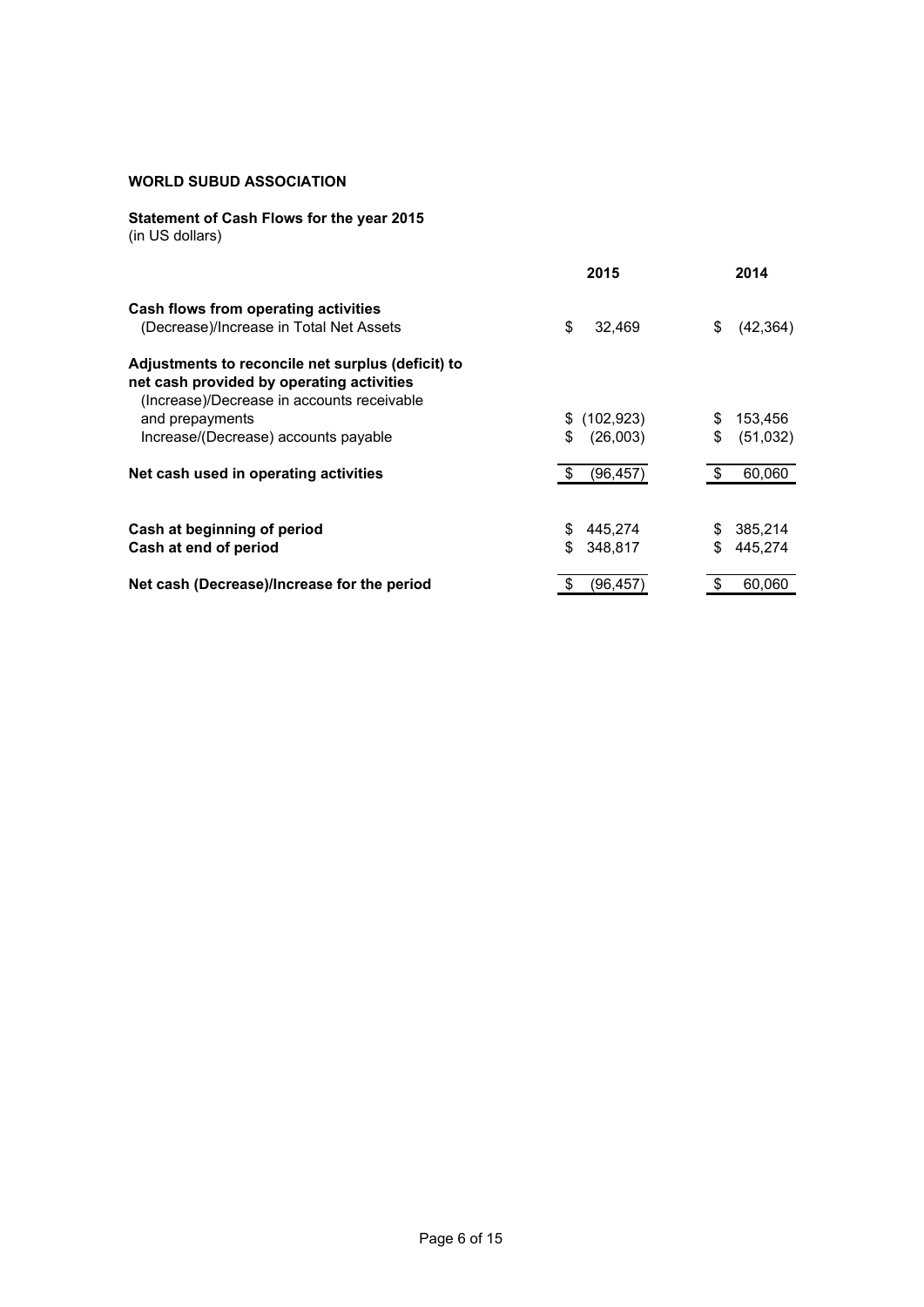# **Statement of Functional Expenses for the year 2015**

| <b>Expenses</b>                   | General            |            | Travel / lodging |                           | <b>Fees</b> |                           | <b>Office</b> |            | <b>Pensions</b> |                          | <b>Total</b> |
|-----------------------------------|--------------------|------------|------------------|---------------------------|-------------|---------------------------|---------------|------------|-----------------|--------------------------|--------------|
|                                   |                    |            |                  |                           |             |                           |               |            |                 |                          |              |
| Kejiwaan program                  |                    |            |                  |                           |             |                           |               |            |                 |                          |              |
| Area 1                            |                    | \$         | 46,262           |                           |             |                           |               |            |                 | \$                       | 46,262       |
| Area 2                            |                    | \$         | 34,052           |                           |             |                           |               |            |                 | \$                       | 34,052       |
| Area 3                            |                    | \$         | 37,562           |                           |             |                           |               |            |                 | \$                       | 37,562       |
| Ibu Rahayu's Office               |                    |            |                  |                           |             | \$                        | 12,520        |            |                 | \$                       | 12,520       |
|                                   |                    |            |                  |                           |             |                           |               |            |                 | \$                       | 130,396      |
| Media Unit program                |                    |            |                  |                           |             |                           |               |            |                 |                          |              |
| <b>WSA Archives</b>               | \$<br>42,752       |            |                  | \$                        | 15,848      |                           |               |            |                 | \$                       | 58,600       |
| Bapak's Talks Translation project | \$<br>25,000       |            |                  |                           |             |                           |               |            |                 | \$                       | 25,000       |
| Translations                      | \$<br>8,180        |            |                  |                           |             |                           |               |            |                 | \$                       | 8,180        |
| History of Subud project          | \$<br>9,000        |            |                  |                           |             |                           |               |            |                 | \$                       | 9,000        |
|                                   |                    |            |                  |                           |             |                           |               |            |                 | $\overline{\$}$          | 100,780      |
| Human Activity programs           |                    |            |                  |                           |             |                           |               |            |                 |                          |              |
| Care Support Program              | \$<br>17,265       |            |                  |                           |             |                           |               |            |                 | \$                       | 17,265       |
| Intl. Youth Travel Fund           |                    | \$         | 90               |                           |             |                           |               |            |                 | \$                       | 90           |
| Social Welfare                    |                    | \$         | 959              |                           |             |                           |               |            |                 | \$                       | 959          |
| Enterprises                       |                    | \$         | 575              |                           |             |                           |               |            |                 | \$                       | 575          |
| Culture                           | \$<br>458          |            |                  |                           |             |                           |               |            |                 | \$                       | 458          |
| Youth                             | \$<br>5,137        | \$         | 10,337           |                           |             |                           |               |            |                 | \$                       | 15,474       |
| Health                            | \$<br>906          | $\sqrt{5}$ | 1,716            |                           |             |                           |               |            |                 | \$                       | 2,622        |
| Support for Zones                 | \$<br>13,729       |            |                  |                           |             |                           |               |            |                 | \$                       | 13,729       |
| Communications                    | \$<br>5,605        |            |                  |                           |             |                           |               |            |                 | \$                       | 5,605        |
|                                   |                    |            |                  |                           |             |                           |               |            |                 | $\overline{\mathcal{S}}$ | 56,777       |
| Supporting services               |                    |            |                  |                           |             |                           |               |            |                 |                          |              |
| WSA Chair, Zone-Reps, WSC         | \$<br>520          | $\sqrt{3}$ | 83,672           |                           |             |                           |               |            |                 | \$                       | 84,192       |
| <b>WSA Executive</b>              | \$<br>3,677        | $\vert$ \$ | 20,569           | \$                        | 64,650      | $\boldsymbol{\mathsf{S}}$ | 2,313         | $\sqrt{3}$ | 13,911          | \$                       | 105,120      |
| Audit                             | \$<br>4,500        |            |                  |                           |             |                           |               |            |                 | \$                       | 4,500        |
|                                   |                    |            |                  |                           |             |                           |               |            |                 |                          |              |
| <b>Totals</b>                     | \$<br>$136,729$ \$ |            | 235,794          | $\boldsymbol{\hat{\ast}}$ | 80,498      | \$                        | $14,833$   \$ |            | 13,911          | \$                       | 481,765      |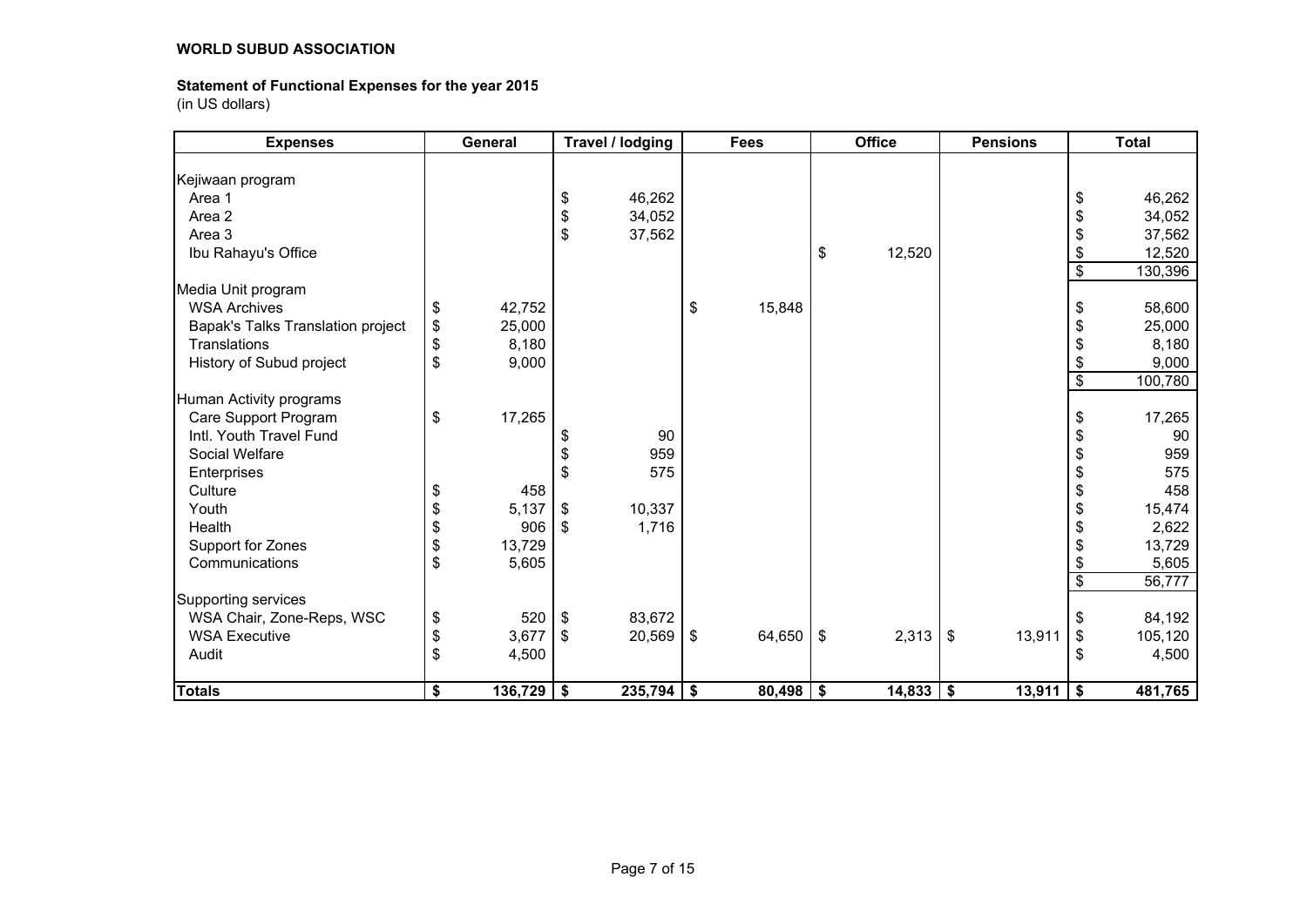# **Statement of Functional Expenses for the year 2014**

| <b>Expenses</b>                   |                   | General      | Travel / lodging | <b>Fees</b>  |                   | <b>Office</b> | <b>Pensions</b> |                 | <b>Total</b> |
|-----------------------------------|-------------------|--------------|------------------|--------------|-------------------|---------------|-----------------|-----------------|--------------|
|                                   |                   |              |                  |              |                   |               |                 |                 |              |
| Kejiwaan program                  |                   |              |                  |              |                   |               |                 |                 |              |
| Area 1                            |                   |              | \$<br>18,264     |              |                   |               |                 | \$              | 18,264       |
| Area 2                            |                   |              | \$<br>27,056     |              |                   |               |                 | \$              | 27,056       |
| Area 3                            |                   |              | \$<br>20,089     |              |                   |               |                 | \$              | 20,089       |
| Ibu Rahayu's Office               |                   |              |                  |              | $\boldsymbol{\$}$ | 12,520        |                 | \$              | 12,520       |
|                                   |                   |              |                  |              |                   |               |                 | $\$\$           | 77,929       |
| Media Unit program                |                   |              |                  |              |                   |               |                 |                 |              |
| <b>WSA Archives</b>               | \$                | 26,783       |                  | \$<br>9,960  |                   |               |                 | \$              | 36,743       |
| Bapak's Talks Translation project | $\boldsymbol{\$}$ | 26,000       |                  |              |                   |               |                 | \$              | 26,000       |
| Translations                      | \$                | 6,358        |                  |              |                   |               |                 | \$              | 6,358        |
| History of Subud project          | \$                | 9,000        |                  |              |                   |               |                 | \$              | 9,000        |
|                                   |                   |              |                  |              |                   |               |                 | $\overline{\$}$ | 78,101       |
| Human Activity programs           |                   |              |                  |              |                   |               |                 |                 |              |
| Care Support Program              | \$                | 15,657       |                  |              |                   |               |                 | \$              | 15,657       |
| Delegates to World Congress       | \$                | 32,348       |                  |              |                   |               |                 | \$              | 32,348       |
| Intl. Youth Travel Fund           |                   |              | \$<br>79,397     |              |                   |               |                 | \$              | 79,397       |
| Social Welfare                    | \$                | 3,750        |                  |              |                   |               |                 | \$              | 3,750        |
| Enterprises                       |                   |              | \$<br>1,860      |              |                   |               |                 | \$              | 1,860        |
| Culture                           | \$                | 3,750        |                  |              |                   |               |                 | \$              | 3,750        |
| Youth                             |                   | 3,728        | \$<br>7,656      |              |                   |               |                 | \$              | 11,384       |
| Support for Zones                 | \$                | 490          |                  |              |                   |               |                 | \$              | 490          |
| <b>YES Quest</b>                  | \$                | 10,000       |                  |              |                   |               |                 | \$              | 10,000       |
| Communications                    | \$                | 8,970        |                  |              |                   |               |                 | \$              | 8,970        |
|                                   |                   |              |                  |              |                   |               |                 | $\overline{\$}$ | 167,606      |
| Supporting services               |                   |              |                  |              |                   |               |                 |                 |              |
| WSA Chair, Zone-Reps, WSC         | \$                | 697          | \$<br>24,937     |              |                   |               |                 | \$              | 25,634       |
| <b>WSA Executive</b>              | \$                | 7,377        | \$<br>15,374     | \$<br>54,180 | $\sqrt[6]{3}$     | 899           | \$<br>13,441    | \$              | 91,271       |
| Audit                             | \$                | 4,500        |                  |              |                   |               |                 | \$              | 4,500        |
| World Congress accommodation      |                   |              | \$<br>11,305     |              |                   |               |                 | \$              | 11,305       |
|                                   |                   |              |                  |              |                   |               |                 |                 |              |
| <b>Totals</b>                     | \$                | $159,408$ \$ | 205,938          | \$<br>64,140 | \$                | $13,419$ \$   | 13,441          | \$              | 456,346      |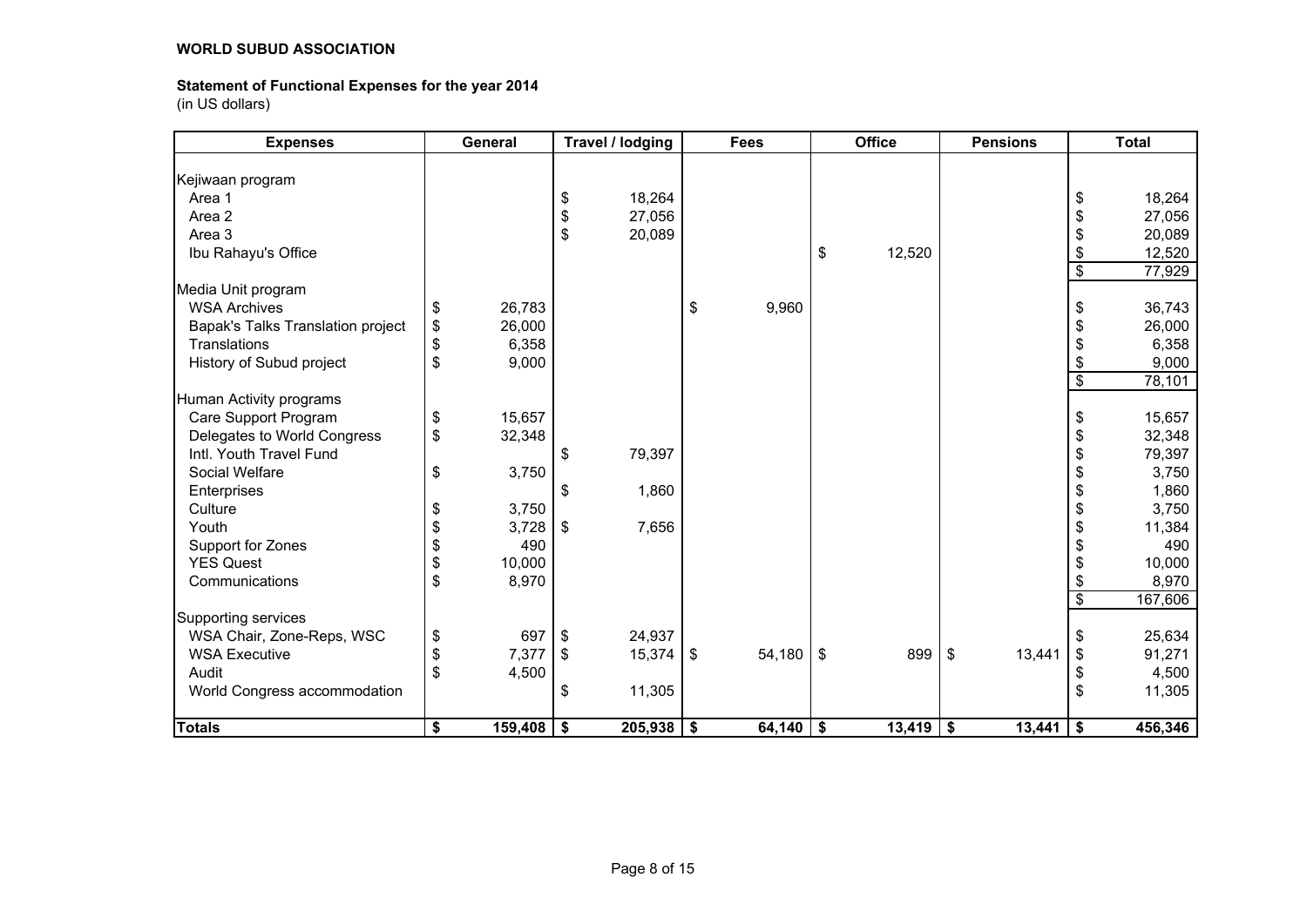# **Statement of Income for the year 2015**

| Income                                                                                         | <b>Unrestricted</b>                        |           |                       |                         |                                    |                     |                   |            | <b>Temporarily Restricted</b> |                 |                                       |               |                | <b>Total</b>                                |
|------------------------------------------------------------------------------------------------|--------------------------------------------|-----------|-----------------------|-------------------------|------------------------------------|---------------------|-------------------|------------|-------------------------------|-----------------|---------------------------------------|---------------|----------------|---------------------------------------------|
|                                                                                                |                                            |           | <b>World Congress</b> |                         | Kejiwaan                           |                     | <b>Media Unit</b> |            | <b>Human Activity</b>         | <b>Services</b> |                                       | <b>Total</b>  |                | <b>Income</b>                               |
| Member countries contributions<br>Zone 1-2<br>Zone 3<br>Zone 4<br>Zone 5-6<br>Zone 7<br>Zone 8 | 21,344<br>\$<br>78,397<br>14,019<br>39,387 | 889       |                       |                         |                                    |                     |                   | \$         | 20,248                        |                 | \$<br>\$                              | 20,248        | \$<br>S        | 21,344<br>98,645<br>14,019<br>39,387<br>889 |
| Zone 9                                                                                         |                                            |           |                       |                         |                                    |                     |                   |            |                               |                 | \$                                    |               |                |                                             |
|                                                                                                | 154,036<br>\$                              |           |                       | $\sqrt[6]{\frac{1}{2}}$ | ٠                                  | \$                  |                   | \$         | $20,248$ \$                   |                 | \$                                    | 20,248        | \$             | 174,284                                     |
| Enterprise donations<br>Zone 1-2<br>Grants<br>Muhammad Subuh Foundation                        | 100,000<br>\$<br>$100,000$ \$<br>£.        |           |                       | \$<br>\$                | $\overline{\phantom{0}}$<br>30,000 | \$<br>$\sqrt[6]{3}$ | ٠<br>91,200       | \$         | ÷,                            | \$              | -\$<br>$\overline{\mathcal{S}}$<br>\$ | 121,200       | \$<br>\$<br>\$ | 100,000<br>100,000<br>121,200               |
| <b>SDIA</b><br><b>Guerrand Hermes Foundation</b><br>Usaha Mulia                                | 3,000<br>\$                                |           |                       |                         |                                    |                     |                   | \$<br>\$   | 500<br>69,989                 |                 | S<br>\$<br>\$                         | 500<br>69,989 | \$             | 500<br>3,000<br>69,989                      |
|                                                                                                | 3,000<br>\$                                |           |                       | \$                      | 30,000                             | \$                  | 91,200            | $\sqrt{3}$ | $70,489$ \$                   |                 | $\overline{\mathbf{3}}$               | 191,689       | <b>S</b>       | 194,689                                     |
| Individual member donations<br>Other income                                                    | 42,538<br>\$<br>\$                         | - \$<br>3 | 1,546                 | -\$                     | 100                                | \$                  | 2,000             | \$         | 2,221                         |                 | \$<br>-\$                             | 5,867         | S.             | 48,405<br>3                                 |
| <b>Totals</b>                                                                                  | $299,577$ \$<br>\$                         |           | 1,546                 | \$                      | 30,100                             | l \$                | 93,200            | -\$        | $92,958$ \$                   |                 | \$                                    | 217,804       | -\$            | 517,381                                     |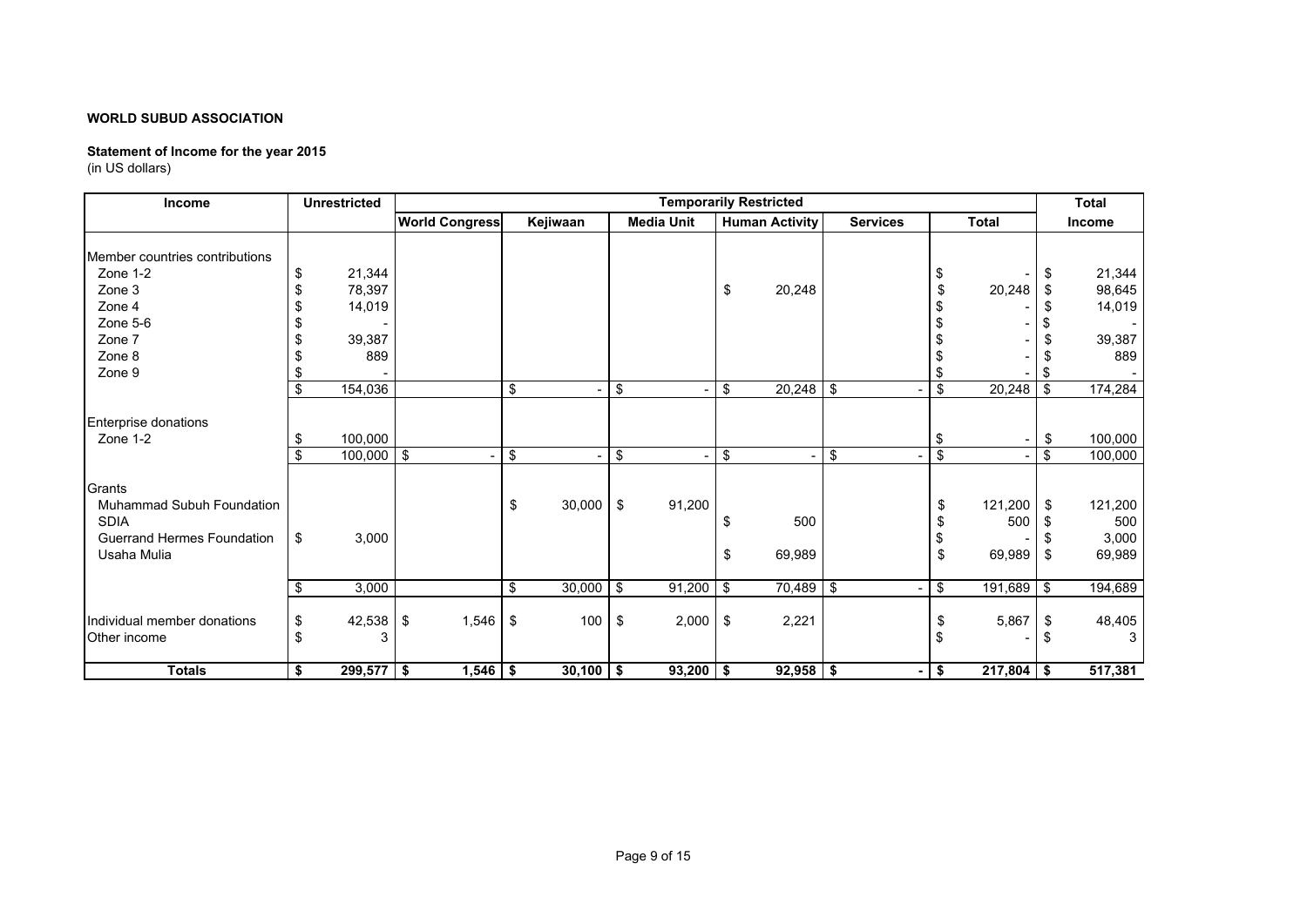# **Statement of Income for the year 2014**

| Income                                                                                                                 |                  | <b>Unrestricted</b>                  | <b>Designated</b>                   |          |                          |      |                   |     | <b>Temporarily Restricted</b> |          |                 |                                     |                 |                       | <b>Total</b>                                   |
|------------------------------------------------------------------------------------------------------------------------|------------------|--------------------------------------|-------------------------------------|----------|--------------------------|------|-------------------|-----|-------------------------------|----------|-----------------|-------------------------------------|-----------------|-----------------------|------------------------------------------------|
|                                                                                                                        |                  |                                      | <b>World Congress</b>               |          | Kejiwaan                 |      | <b>Media Unit</b> |     | <b>Human Activity</b>         |          | <b>Services</b> |                                     | <b>Total</b>    |                       | Income                                         |
| Member countries contributions<br>Zone 1-2<br>Zone 3<br>Zone 4<br>Zone 5-6<br>Zone 7<br>Zone 8                         | S                | 26,541<br>71,220<br>16,268<br>45,633 |                                     |          |                          |      |                   |     |                               |          |                 | \$<br>£                             |                 | \$<br>\$<br>\$<br>\$  | 26,541<br>71,220<br>16,268<br>45,633           |
| Zone 9                                                                                                                 |                  | 1,500                                |                                     |          |                          |      |                   |     |                               |          |                 | \$                                  |                 | \$                    | 1,500                                          |
|                                                                                                                        | \$               | 161,162                              |                                     | \$       |                          | \$   |                   | -\$ |                               | \$       |                 | $\sqrt[6]{\frac{1}{2}}$             |                 | \$                    | 161,162                                        |
| <b>Enterprise donations</b><br>Zone 1-2<br>Grants<br>Muhammad Subuh Foundation<br><b>SICA</b><br>Yarralumla Foundation | - \$<br>\$<br>\$ | 100,000<br>$100,000$ \$<br>2,032     |                                     | \$<br>\$ | $\overline{a}$<br>30,000 | -\$  |                   | \$  | $\blacksquare$                | \$<br>\$ | 2,475           | -\$<br>$\overline{\$}$<br>\$<br>-\$ | 30,000<br>2,475 | \$<br>\$<br>\$<br>-\$ | 100,000<br>100,000<br>30,000<br>2,032<br>2,475 |
|                                                                                                                        |                  |                                      |                                     |          |                          |      |                   |     |                               |          |                 |                                     |                 |                       |                                                |
|                                                                                                                        | -\$              | 2,032                                |                                     | \$       | 30,000                   | l \$ |                   | \$  |                               | \$       | 2,475           | \$                                  | $32,475$ \$     |                       | 34,507                                         |
| Individual member donations<br>Other income                                                                            |                  | 66,485<br>3                          | $36,850$ \$<br>-\$<br>500,515<br>\$ |          | 210                      | -\$  | 7,096             | \$  | 74,314                        |          |                 | \$<br>\$                            | 81,620          | \$<br>\$              | 184,955<br>500,518                             |
| <b>Totals</b>                                                                                                          | \$               | $329,682$ \$                         | 537,365                             | \$       | $30,210$ \$              |      | 7,096             | \$  | $74,314$ \$                   |          | 2,475           | \$                                  | $114,095$ \$    |                       | 981,142                                        |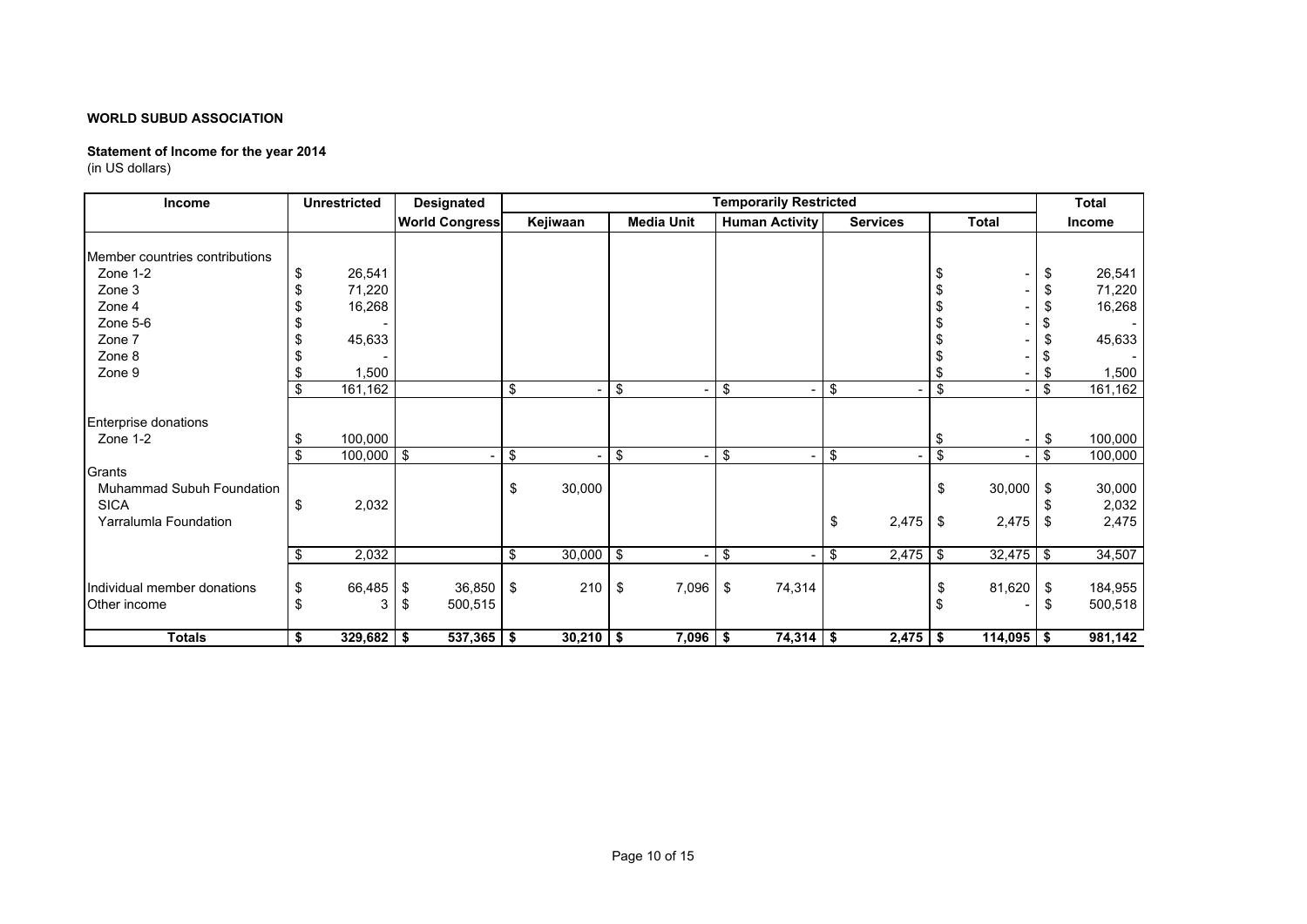### **Statement of Changes in restricted donations in the year 2015** ( in US dollars)

|                                   | <b>Balance</b><br>end 2014 | <b>Received</b><br>in 2015 | <b>Spent</b><br>in 2015 | <b>Balance</b><br>end 2015 |
|-----------------------------------|----------------------------|----------------------------|-------------------------|----------------------------|
| <b>Temporary Restriction</b>      |                            |                            |                         |                            |
| International Helper Travel       | \$                         | \$<br>30,100               | \$<br>30,100            | \$                         |
| Ibu Rahayu Travel                 | \$<br>1,408                | \$                         | \$                      | \$<br>1,408                |
| <b>Helpers without Borders</b>    | \$                         | \$                         | \$                      | \$                         |
| <b>WSA Archives</b>               | \$                         | \$<br>92,000               | \$<br>92,000            | \$                         |
| Care Support Program              | \$                         | \$<br>1,274                | \$<br>1,274             | \$                         |
| <b>SESI</b>                       | \$                         | \$                         | \$                      | \$                         |
| International Youth Travel Fund   | \$                         | \$<br>213                  | \$                      | \$<br>213                  |
| Youth travel World Congress 2018  | \$                         | \$<br>756                  | \$                      | \$<br>756                  |
| <b>Medical Fund</b>               | \$<br>4,180                | \$                         | \$                      | \$<br>4,180                |
| <b>SIHA</b>                       | \$<br>1,400                | \$<br>19,790               | \$<br>2,622             | \$<br>18,568               |
| <b>Bapak's Talks Translations</b> | \$                         | \$<br>1,200                | \$<br>1,200             | \$                         |
| <b>YES Quest</b>                  | \$                         | \$                         | \$                      | \$                         |
| Intranet                          | \$<br>2,475                | \$                         | \$                      | \$<br>2,475                |
| World Congress Reserve            | \$                         | \$<br>1,546                | \$                      | \$<br>1,546                |
| <b>SICA</b>                       | \$                         | \$<br>458                  | \$                      | \$<br>458                  |
| Subud Houses                      | \$                         | \$<br>69,989               | \$                      | \$<br>69,989               |
| Subud Youth                       | \$                         | \$<br>478                  | \$<br>478               | \$                         |
|                                   | \$<br>9,463                | \$<br>217,804              | \$<br>127,674           | \$<br>99,593               |
| <b>Permanent Restriction</b>      |                            |                            |                         |                            |
| Subud Emergency Fund              | \$<br>15,672               | \$                         | \$                      | \$<br>15,672               |
| <b>Totals</b>                     | \$<br>25,135               | \$<br>217,804              | \$<br>127,674           | \$<br>115,265              |

# **Statement of Changes in Board designated funds in the year 2015**

|                     | <b>Balance</b><br>end 2014 | <b>Received</b><br>in 2015 |        | <b>Spent</b><br>in 2015 |    | <b>Balance</b><br>end 2015 |
|---------------------|----------------------------|----------------------------|--------|-------------------------|----|----------------------------|
| World Congress Fund | 155.582                    | S                          | $\sim$ | $\sim$                  | £. | 155.582                    |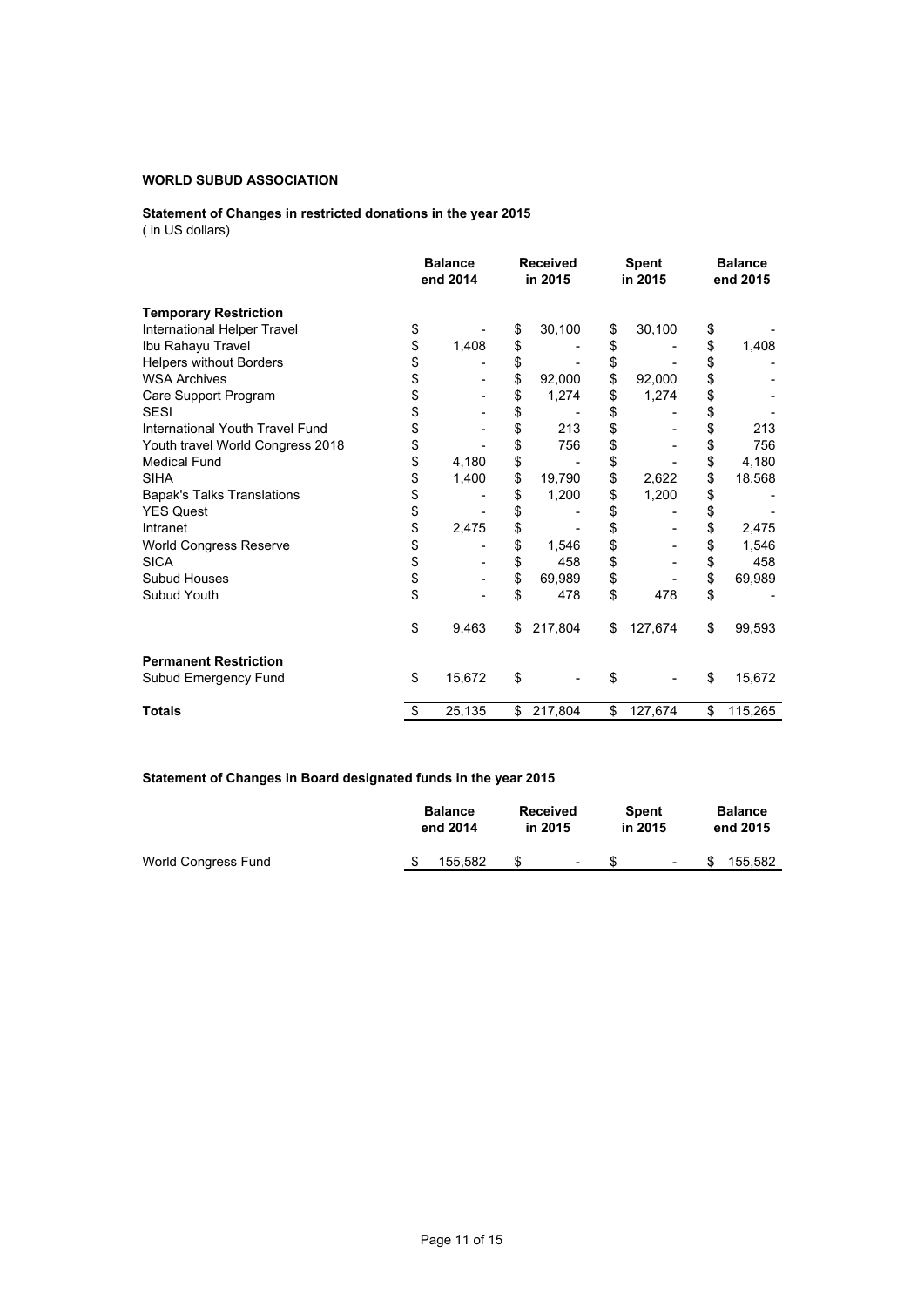### **Statement of Changes in restricted donations in the year 2014** ( in US dollars)

|                                   | <b>Balance</b><br>end 2013 |        | <b>Received</b><br>in 2014 |         | <b>Spent</b><br>in 2014 |         | <b>Balance</b><br>end 2014 |        |
|-----------------------------------|----------------------------|--------|----------------------------|---------|-------------------------|---------|----------------------------|--------|
| <b>Temporary Restriction</b>      |                            |        |                            |         |                         |         |                            |        |
| International Helper Travel       | \$                         |        | \$                         | 30,210  | \$                      | 30,210  | \$                         |        |
| Ibu Rahayu Travel                 | \$                         | 1,408  | \$                         |         |                         |         | \$                         | 1,408  |
| <b>Helpers without Borders</b>    | \$                         |        | \$                         |         |                         |         | \$                         |        |
| <b>WSA Archives</b>               | \$                         |        | \$                         | 6,796   | \$                      | 6,796   | \$                         |        |
| Care Support Program              | \$                         |        |                            |         |                         |         | \$                         |        |
| <b>SESI</b>                       | \$                         |        | \$                         | 40      | \$                      | 40      | \$                         |        |
| International Youth Travel Fund   | \$                         | 21,995 | \$                         | 56,739  | \$                      | 78,734  | \$                         |        |
| <b>SDIA</b>                       | \$                         |        | \$                         | 40      | \$                      | 40      | \$                         |        |
| <b>Medical Fund</b>               | \$                         | 4,180  | \$                         |         |                         |         | \$                         | 4,180  |
| <b>SIHA</b>                       | \$                         |        | \$                         | 1,400   |                         |         | \$                         | 1,400  |
| <b>Bapak's Talks Translations</b> | \$                         |        | \$                         | 300     | \$                      | 300     | \$                         |        |
| <b>YES Quest</b>                  |                            |        | \$                         | 10,059  | \$                      | 10,059  | \$                         |        |
| Intranet                          | \$<br>\$                   |        | \$                         | 2,475   |                         |         | \$                         | 2,475  |
| <b>World Congress</b>             |                            |        | \$                         | 4,251   | \$                      | 4,251   | \$                         |        |
| <b>SICA</b>                       |                            |        | \$                         | 135     | \$                      | 135     | \$                         |        |
| Subud Youth                       | \$\$                       |        | \$                         | 1,650   | \$                      | 1,650   | \$                         |        |
| <b>WSHPP</b>                      | \$                         | 409    | \$                         |         | \$                      | 409     | \$                         |        |
|                                   | \$                         | 27,992 | \$                         | 114,095 | \$                      | 132,624 | \$                         | 9,463  |
| <b>Permanent Restriction</b>      |                            |        |                            |         |                         |         |                            |        |
| Subud Emergency Fund              | \$                         | 15,672 | \$                         |         | \$                      |         | \$                         | 15,672 |
| <b>Totals</b>                     | \$                         | 43,664 | \$                         | 114,095 | \$                      | 132,624 | \$                         | 25,135 |

# **Statement of Changes in Board designated funds in the year 2014**

|                     |  | <b>Balance</b> |  | <b>Received</b> |    | <b>Spent</b> |    | <b>Balance</b> |  |
|---------------------|--|----------------|--|-----------------|----|--------------|----|----------------|--|
|                     |  | end 2013       |  | in 2014         |    | in 2014      |    | end 2014       |  |
| World Congress Fund |  | 179.277        |  | \$537.365       | S. | 561.060      | \$ | 155.582        |  |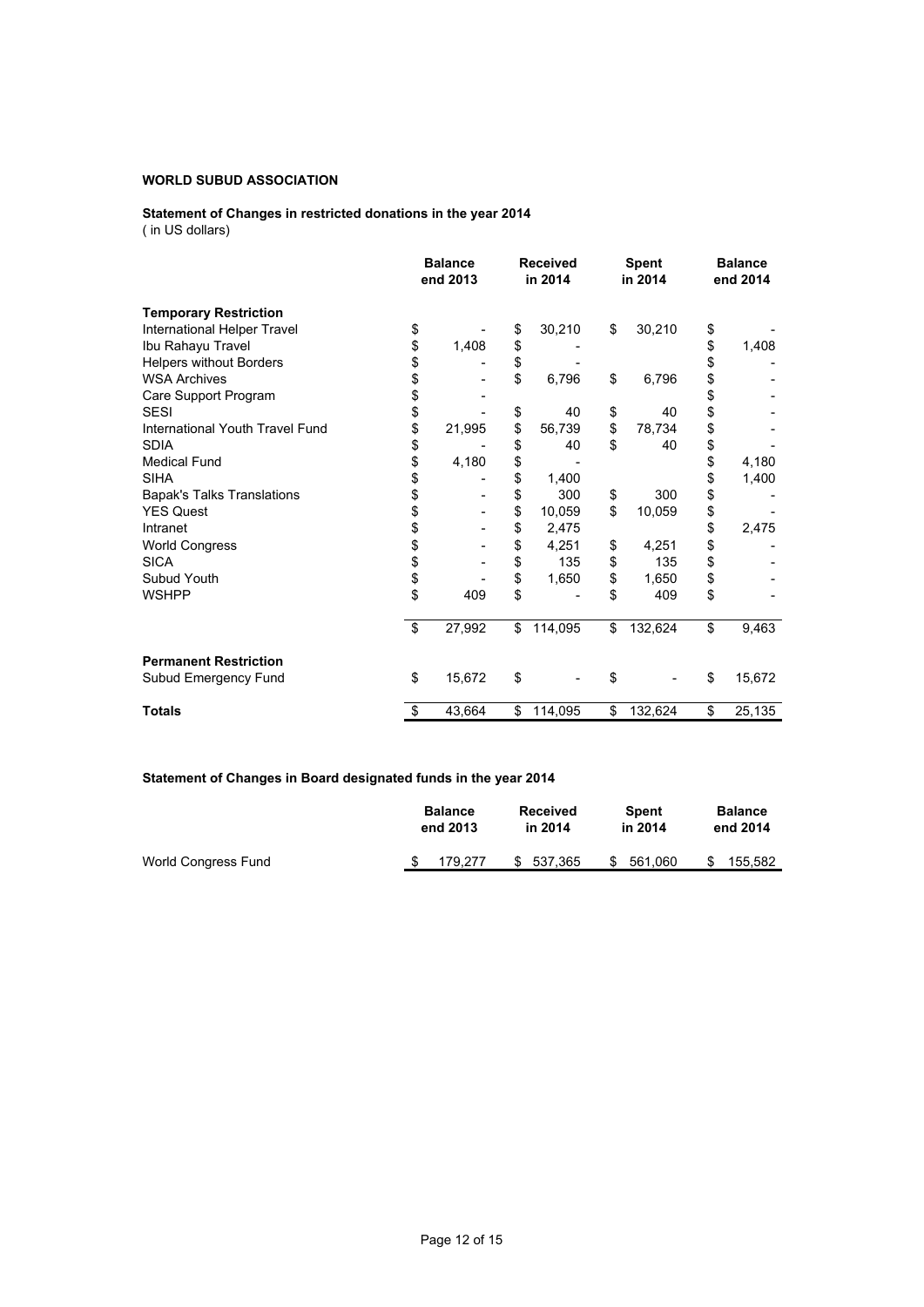### **Notes to the Financial Statements for 2015**

### **NOTE 1 — SUMMARY OF SIGNIFICANT ACCOUNTING POLICIES**

Organization, Purpose. Affiliation, and Tax Status

The World Subud Association, a non-profit tax-exempt corporation, was organized October 2, 1989, in the District of Columbia, United States of America. The Organization was created for the purpose of assisting the worldwide development of Subud, which stands for Susila Budhi Dharma, a training in the worship of Almighty God. The Organization solicits Subud members, national Subud organizations, and enterprises of Subud members for contributions, whether or not restricted as to manner, amount, or timing, and applies these funds in programs. In 2014 and 2013 the Organization's programs included the provision of travel and communications funds to volunteer international helpers and others who assisted members and applicants, and the provision of funds to other volunteers who worked for the various so called Bapak Legacy projects and other programs. In addition to this, the Organization made grants to affiliated organizations to further develop Subud worldwide. Since the World Congress in January 2010 the principal office of the Organization was located in Kambah, Australia. Since the World Congress in August 2014 the office is located in Koenigswinter, Germany.

The members of the governing council reside in Asia, Australia, Europe, Africa, and the Americas.

The World Subud Association organized the Muhammad Subuh Foundation, a Virginia non-profit tax-exempt corporation, in 1991 for the purpose of holding the long-term assets of the Organization and major gifts, bequests, and endowments of Subud Members. Although the Organization has the right to jointly approve the Foundation's operating budget, the governing bodies and operations of each organization are independent. Accordingly, the accounts of the Foundation have not been combined with those of the World Subud Association.

#### Income Taxes

On April 19, 1990, the Organization was granted tax-exempt status as a section 501 (c)(3) organization and was recognized as a public charity by the United States Internal Revenue Service. Accordingly, no provision has been made for United States Federal or state income taxes.

#### Classification of Net Assets

Net assets are assets reduced by liabilities and are reported in the financial statements in three classes: unrestricted net assets, temporarily restricted net assets, or permanently restricted net assets, based on the absence or existence of donor-imposed restrictions.

Permanently restricted net assets generally result from long-lived assets donated for a specific purpose with a donor stipulation that the assets be preserved and not sold, or from assets donated with donor stipulations that they be invested to provide a permanent source of income, e.g., endowment funds. The Organization had no permanently restricted net assets during the period covered by the financial statements.

Temporarily restricted net assets are those assets donated for (a) support of particular operating activities, (b) temporary investment for a specified term, (c) use in a specified future period, or (d) acquisition and use of long-lived assets such as buildings.

Unrestricted net assets generally result from receipt of unrestricted contributions, grants, revenues from providing services, producing and delivering goods, and receiving dividends or interest from investments in income-producing assets, less expenses incurred in providing services, producing and delivering goods, raising contributions, and performing administrative functions. The only limitations on the use of unrestricted net assets are the broad limits resulting from the nature of the Organization, the environment in which it operates, the purposes specified in the articles of incorporation or bylaws, limits from contractual agreements with suppliers and creditors, and self-imposed limits such as voluntary resolutions by the Directors to designate a portion of its unrestricted net assets for a particular use.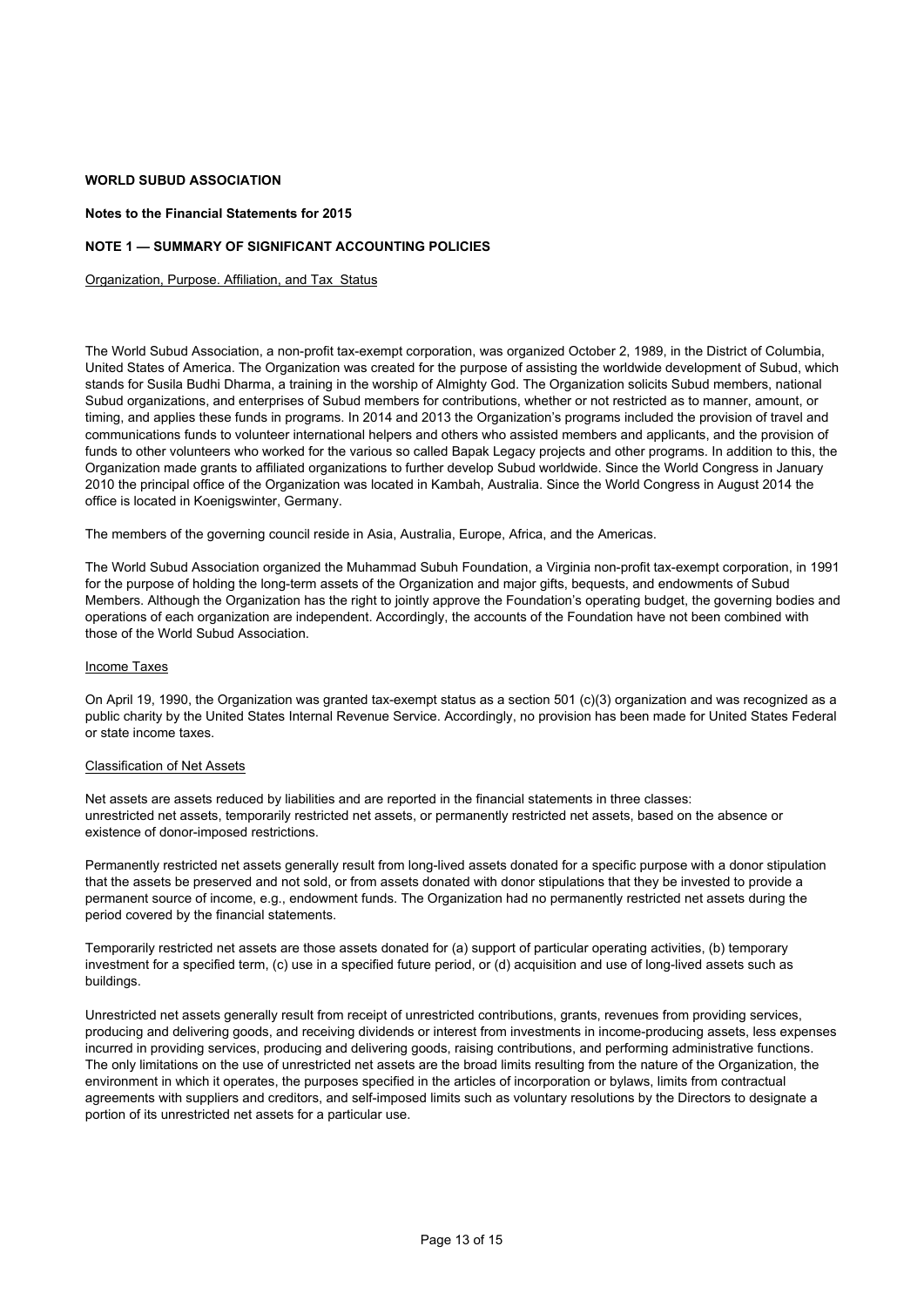### **Notes to the Financial Statements for 2015**

### **NOTE 1 — SUMMARY OF SIGNIFICANT ACCOUNTING POLICIES**

#### Support. Revenue, and Pledges

Contributions are solicited from individual Subud members, businesses of Subud members, and Subud organizations worldwide and no solicitations are made to the general public. All contributions are considered to be available for unrestricted use unless specifically restricted by the donor. Pledges for contributions are recorded as income when received and allowances are provided for pledges estimated to be uncollectible.

#### **Property and Equipment**

Property is recorded at cost or at the estimated fair value at the date of the gift, if donated. Minor equipment purchases such as office equipment and personal computers are expensed when acquired because management believes that the expensing of these types of acquisitions does not materially affect the financial statements. Accordingly, there were no depreciable assets as of the date of the statement of financial position. Maintenance, repairs, and renewals are expensed, and additions and improvements, when material, are capitalized. Depreciation is computed on a straight-line basis over the estimated useful life of the asset.

### Use of Estimates

The preparation of financial statements in conformity with generally accepted accounting principles requires management to make estimates and assumptions that affect the reported amounts of assets and liabilities and disclosure of contingent assets and liabilities at the date of the financial statements and the reported amounts of revenues and expenses during the reporting period. Actual results could differ from those estimates.

### Cash and Cash Equivalents

The Association considers all cash on hand, demand cash balances, and highly liquid debt instruments purchased with a maturity of three months or less to be cash equivalents for purposes of the statement of cash flows.

#### Currency Valuation

All values presented in the financial statements are stated in United States dollars and assets and liabilities stated at interbank exchange rates as of the last day of the applicable years.

#### **NOTE 2- CASH**

The Association maintains current accounts in USD, CAD, EUR and GBP with the NatWest Bank in the United Kingdom, checking and savings accounts with the Wells Fargo Bank in the United States of America and a EUR account in Germany.

### **NOTE 3- CREDIT RISKS - FINANCIAL INSTRUMENTS**

#### Concentration of Credit Risk Arising from Cash Deposits in Excess of Insured Limits

By the end of 2015 the Association's U.S. bank deposits were under the U.S. federal deposit insurance ceilings for U.S. banks of \$250,000 and thus deposits in the U.S. bank accounts at the end of 2015 were insured.

The amounts on deposit in the United Kingdom bank at the end of the year amounted to \$ 214,167, mainly held in USD and EUR. In view of the short term use of these funds they do not constitute a significant credit risk to the Association.